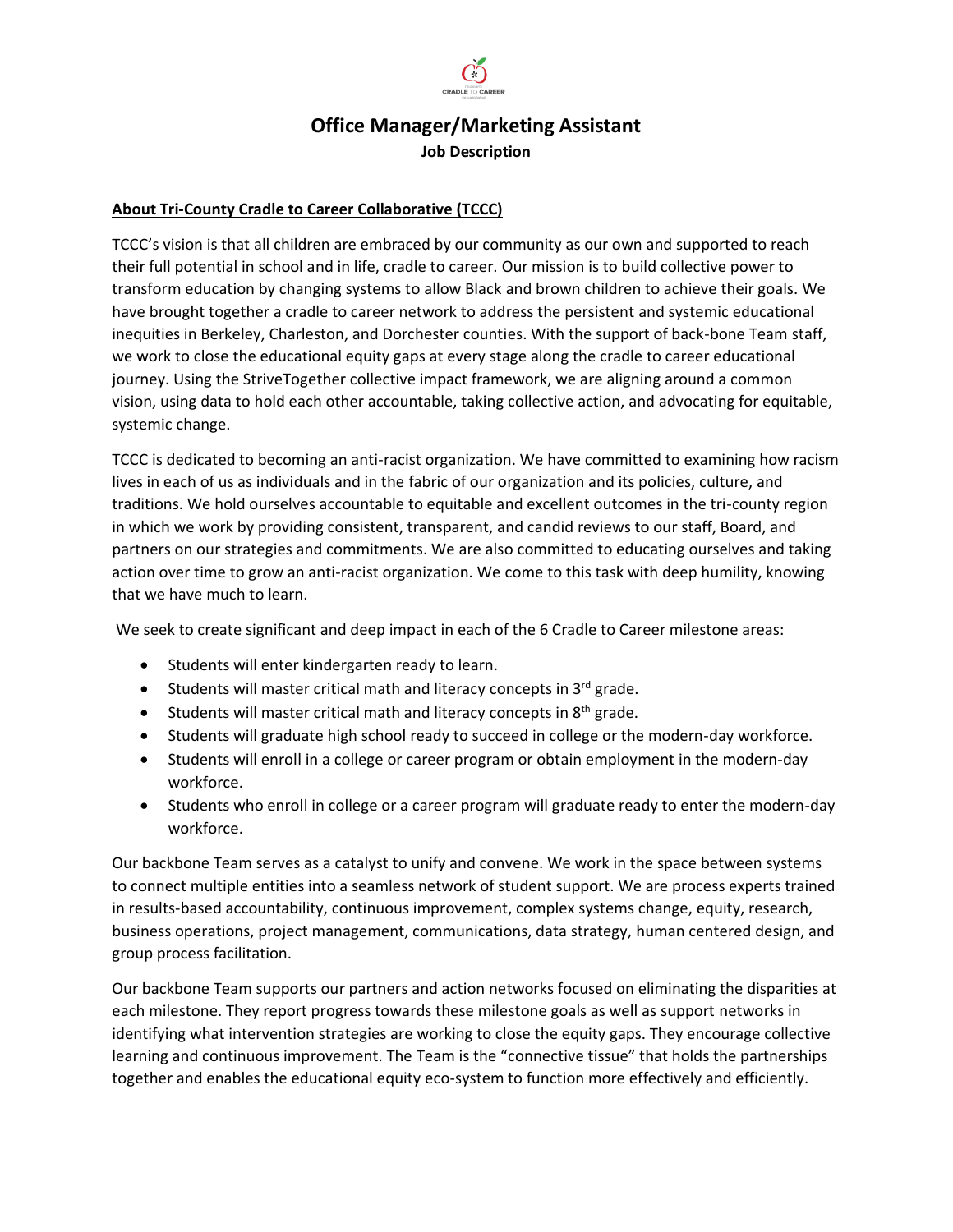

#### **Job Description**

The Office Manager is responsible for providing executive-level administrative and project support for the CEO, while coordinating actions, functions, and duties across the organization and supporting partners. This position requires developing a thorough understanding of TCCC and its mission, operations, structure, and culture. Exceptional skills in project planning and management, sound judgment, initiative, diplomacy, and discretion are vital to this role in working with internal staff and external partners and stakeholders.

This position is responsible for the organization and maintenance of all office operations and procedures while supporting staff administratively. The position requires attention to detail, time management skills, the appreciation of a fast-paced team, multi-tasking, and an enjoyment of creating and maintaining a pleasant work environment. It is an incredible opportunity for a highly motivated individual to organize and coordinate administration duties, office procedures, and assist with marketing initiatives. The Office Manager will report directly to the CEO to ensure adherence to company policies, and improve company procedures, especially day-to-day operations.

### **Key Areas of Responsibilities**

- **Administrative Leadership and Support**
	- $\circ$  Serves as the administrative point of contact and liaison for both internal and external matters. Functions as a key asset by proactively anticipating needs, identifying and addressing issues, and elevating to the CEO for review and decision when appropriate.
	- $\circ$  Responsible for vetting internal and external requests and ensuring timely management of all inquiries, directing assignments to appropriate staff on behalf of the CEO, asking the lead on researching and briefing preparation, and spearheading special projects and events as assigned by the CEO.
	- $\circ$  Provides strategic input and advice to assist in developing organization priorities, decision-making, and problem-solving.
	- $\circ$  Stays abreast of current workloads of the Team, keeping the CEO informed of any changes or updates to systems and processes and staff, donor, board, or stakeholder issues.
	- $\circ$  Provide ongoing administrative support to the office, driving organization success through the management of daily operations and special projects
	- $\circ$  Provides coordination of human resource paperwork for the organization including background checks and on-boarding
	- o Organize office operations and procedures
	- o Responding to outside information inquiries
	- o Manage relationships with vendors and contract staff
	- o Handles matters expeditiously, proactively, and follows-through on projects to successful completely, often with deadline pressures
	- o Monitor, manage, and maintain office equipment and supplies; request repairs or restocking when necessary
	- o Maintain schedules, calendars, appointments, travel, and expense submissions
	- o Schedule Team, Board, Community Leaders Council, and Committee meetings
	- o Manage staff, intern, and fellows job postings, onboarding and exit paperwork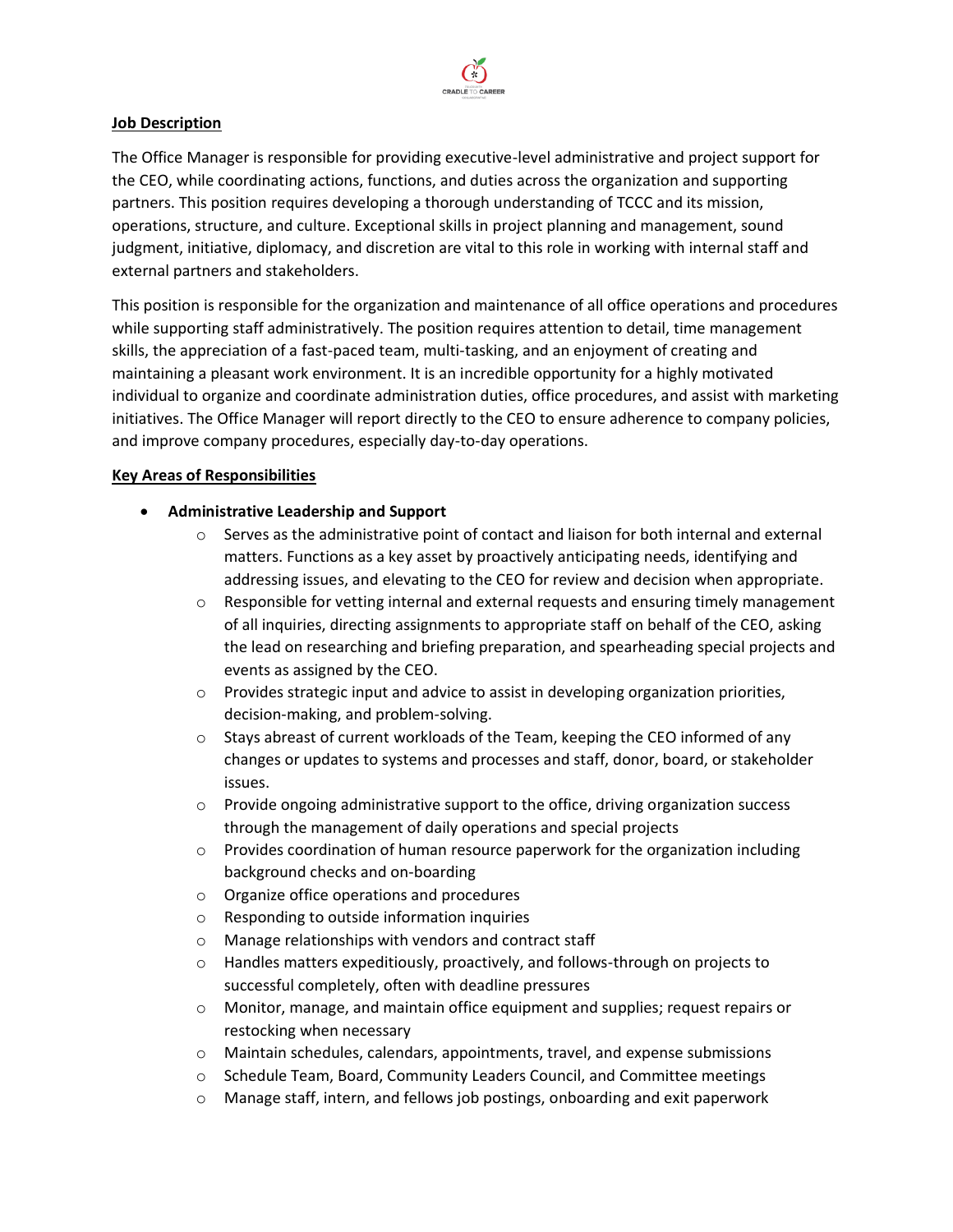

- o Uses and understands Microsoft Office Suite and other business-specific software
- $\circ$  Answers incoming calls and provides exception customer service by using critical thinking, problem solving, and/or forwarding the call to the appropriate Team member

## • **Development Support**

- $\circ$  Provide assistance with donor management record keeping and fundraising including events
- o Provide assistance, as needed, with grant writing and submission

# • **Marketing**

- o Support website updates
- o Support social media post design and posting
- o E-newsletter design and publish monthly

### **Education, Knowledge, and Experience Requirements**

- Bachelor's degree preferred or seven or more years of relevant project work experience
- Strategic thinker
- Must be an energetic professional who doesn't mind wearing multiple hats
- Strong work ethic, extreme attention to detail, and experienced in a wide range of administrative and executive support related tasks
- Able to work independently with little or no supervision
- Ability to handle and prioritize multiple tasks and meet deadlines in a fast-paced environment
- Experience with Microsoft Office administration
- Proficient in Microsoft applications, including Outlook, Excel, and PowerPoint
- Experience with Adobe Creative Cloud
- Experience with social media platforms
- Demonstrated experience and knowledge of equity, inclusion, and diversity practices
- Ability to manage details and work independently
- Impeccable written and oral communication skills
- Outstanding interpersonal skills
- Proficiency in Microsoft applications
- Familiarity with public education landscape in Berkeley, Charleston, and Dorchester counties
- Excellent client-facing and internal communication skills
- Solid organizational skills including attention to detail and multitasking skills
- Ability to work from home
- Ability to travel for work when necessary
- Ability to creatively solve problems and negotiate and handle stressful situations in a positive manner
- Demonstrated experience working with low to moderate income families, BIPOC communities, community leaders, and local and municipal government leaders